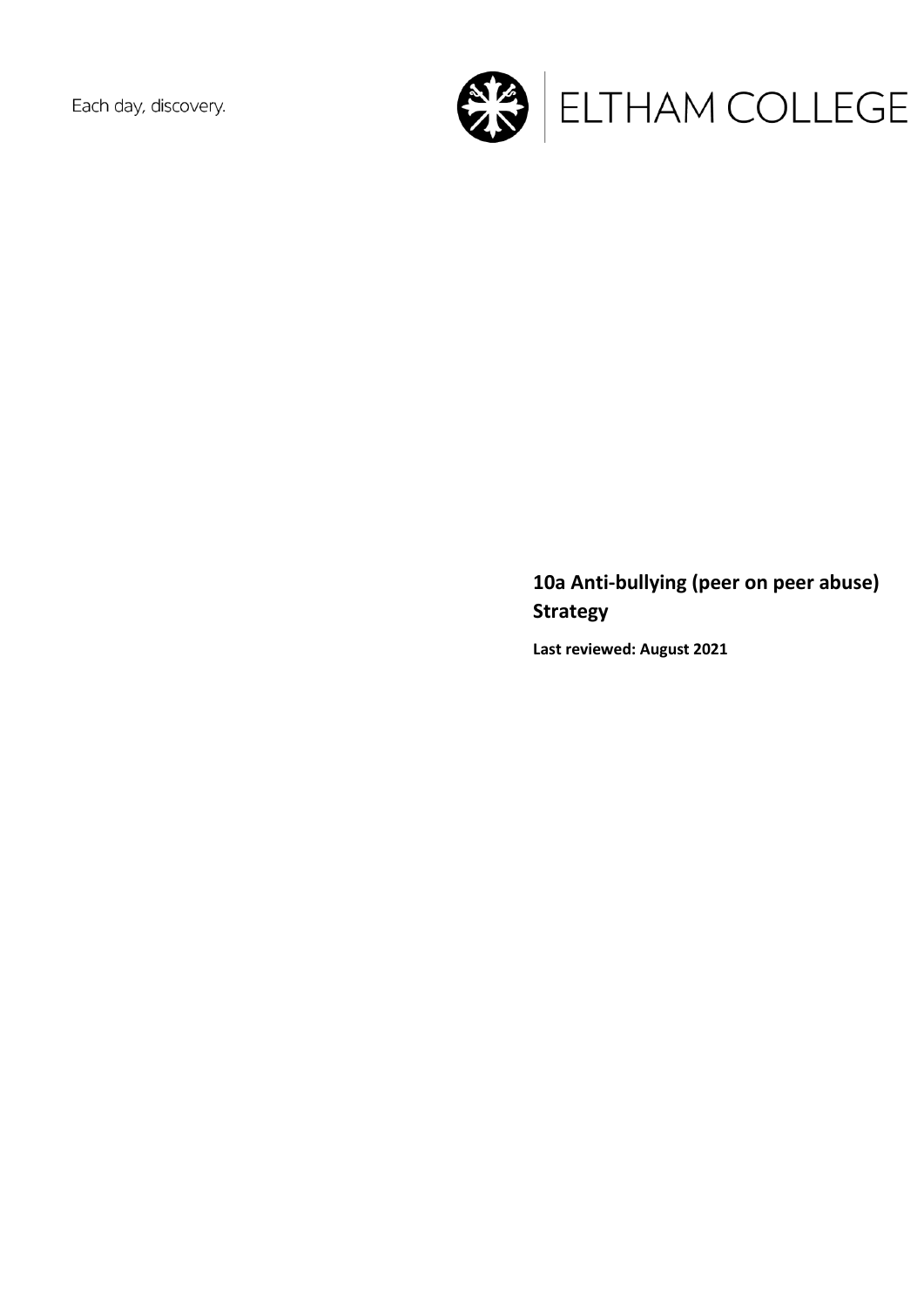

# **Version Control Information**

| <b>Reason For Amendment</b>        | <b>Name</b>                        | Date             | <b>Main changes</b>                                                                                |
|------------------------------------|------------------------------------|------------------|----------------------------------------------------------------------------------------------------|
| <b>Annual Review</b>               |                                    | August<br>2016   |                                                                                                    |
| Updated to reflect ISI<br>guidance | <b>Bursar</b>                      | December<br>2016 | Section 13 - legal framework.<br>Reference to Equal Opportunities<br>Policy as a related document. |
| <b>Annual Review</b>               | Designated<br>Safeguarding<br>Lead | August<br>2017   | Change of terminology ('cyber' to<br>'online')                                                     |
| Annual review                      | <b>DSL</b>                         | August<br>2018   | Updated to reflect current practice                                                                |
| Annual review                      | <b>DSL</b>                         | January<br>2020  | Updated to reflect changes in<br>Keeping Children Safe in Education<br>2019                        |
| Annual review                      | <b>DSL</b>                         | August<br>2021   | Updated to reflect changes in KCSIE<br>2021                                                        |
|                                    |                                    |                  |                                                                                                    |

### **Other Related Documents**

- Online Bullying and Online Safety Policy;
- Safeguarding (and Child Protection) Policy
- Equal Opportunities policy (students).
- Sexual Violence and Sexual Harassment between children in schools and colleges, Advice for governing bodies, proprietors, headteachers, principals, senior leadership teams and designated safeguarding leads' September 2021
- Keeping Children Safe in Education (2021)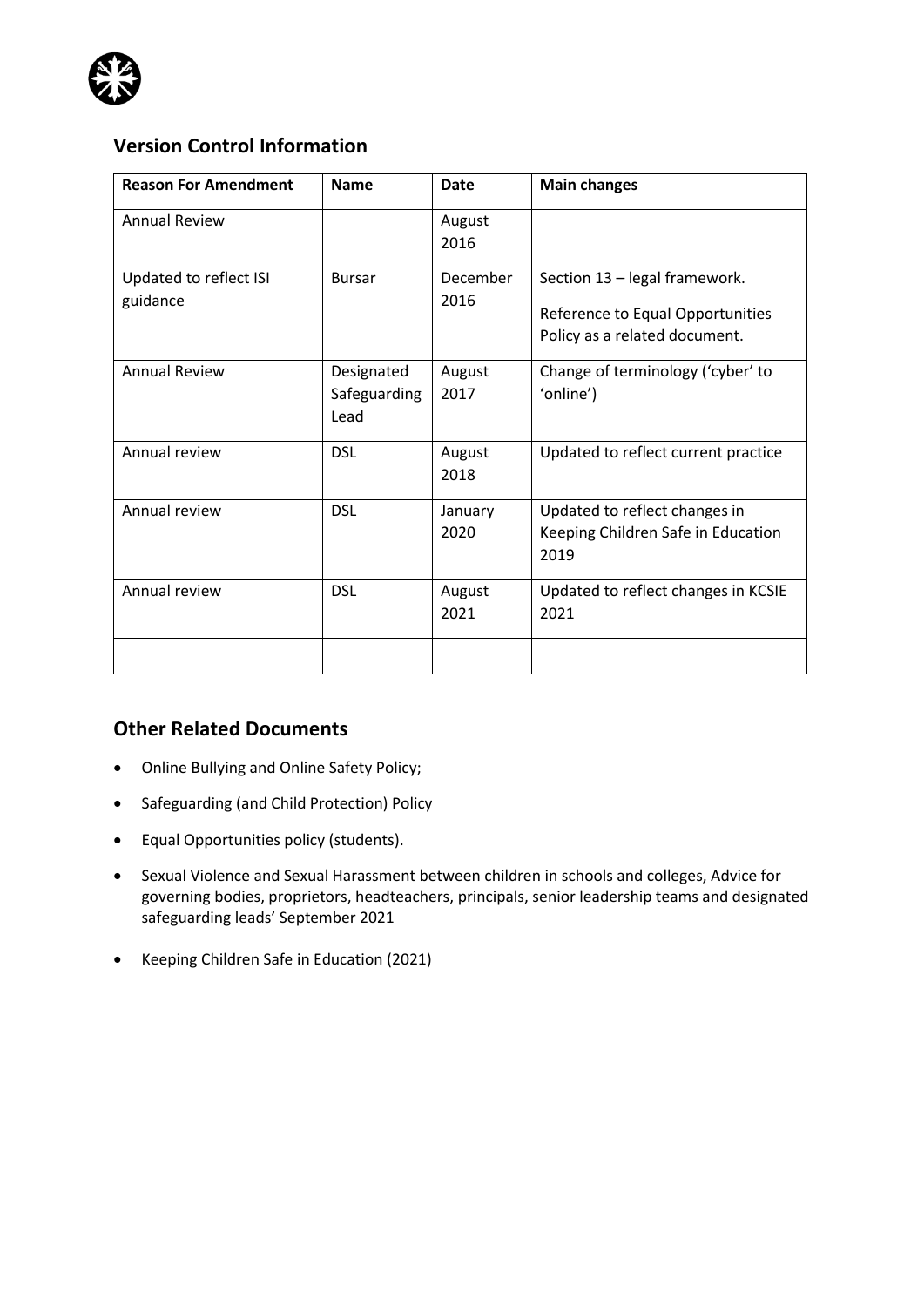

### **Statement of Intent**

Bullying, harassment, sexual violence and sexual harassment, victimisation and discrimination of any kind is not tolerated at Eltham College.

We treat all our students and their parents fairly and with consideration and we expect them to reciprocate towards each other, the staff and the school. The school recognises the extremely detrimental effects that bullying can have on young people's lives and takes the issue very seriously. The school treats bullying and peer on peer abuse as a safeguarding concern. An important part of the school's safeguarding work requires that all staff are vigilant for signs of bullying and peer on peer abuse and are available to students to discuss any concerns that they may have for themselves or the welfare of others. Whatever the motivation of the bullying, whether related to prejudice, ignorance or a combination of both and whatever its character; racial, sexual, religious, appearance related or other and whatever its manifestation; emotional, physical, phone, text, online bullying or other means, it is unacceptable in our school community. Difference and diversity are part of life and are valued within the school. Prejudice, discrimination and unkind teasing and name calling on such matters are unacceptable. Where there is reasonable cause to suspect that a child is suffering or is likely to suffer significant harm, this will be treated as a safeguarding and child protection concern and our safeguarding and child protection policy will be followed.

At Eltham College our community is based upon respect, good manners and fair play. We are committed to providing a safe and caring environment that is free from disruption, violence and any form of harassment so that every one of our students can develop his/her full potential, and bullying and peer on peer abuse is clearly counterproductive to this. We expect our students to treat members of staff with courtesy and co-operation so that they can learn in a relaxed but orderly atmosphere. All students should care for and support each other.

Eltham College prides itself on its respect and mutual tolerance. Parents/guardians have an important role in supporting the school in maintaining high standards of behaviour. It is essential that school and homes have consistent expectations of behaviour and that they co-operate closely together.

This policy is available to all parents who will work alongside the school to create an environment of good behaviour and respect. Helpful examples will be set by older students and staff. Success is frequently celebrated.

We are committed to support the whole school approach to reducing bullying; we all have rights and responsibilities within this framework.

We will provide opportunities for children and young people to learn how to express their feeling and concerns, i.e. in Well-being lessons, tutorial groups, through creative work.

We provide opportunities for students to learn about healthy relationships and understand what constitutes an unhealthy, controlling or abusive relationship through relationships and sex education. Staff role model positive relationships for students.

We will actively promote supporting others when they are upset or in distress in our school ethos, through the 5 Rs of our Wellbeing programme, assemblies, discussion, etc.

We will ask children and young people to report all incidents of, poor behaviour, bullying and interpersonal difficulties which they experience directly or which they witness. A wide range of reporting mechanisms are available to students, and these are clearly signposted and accessible to all.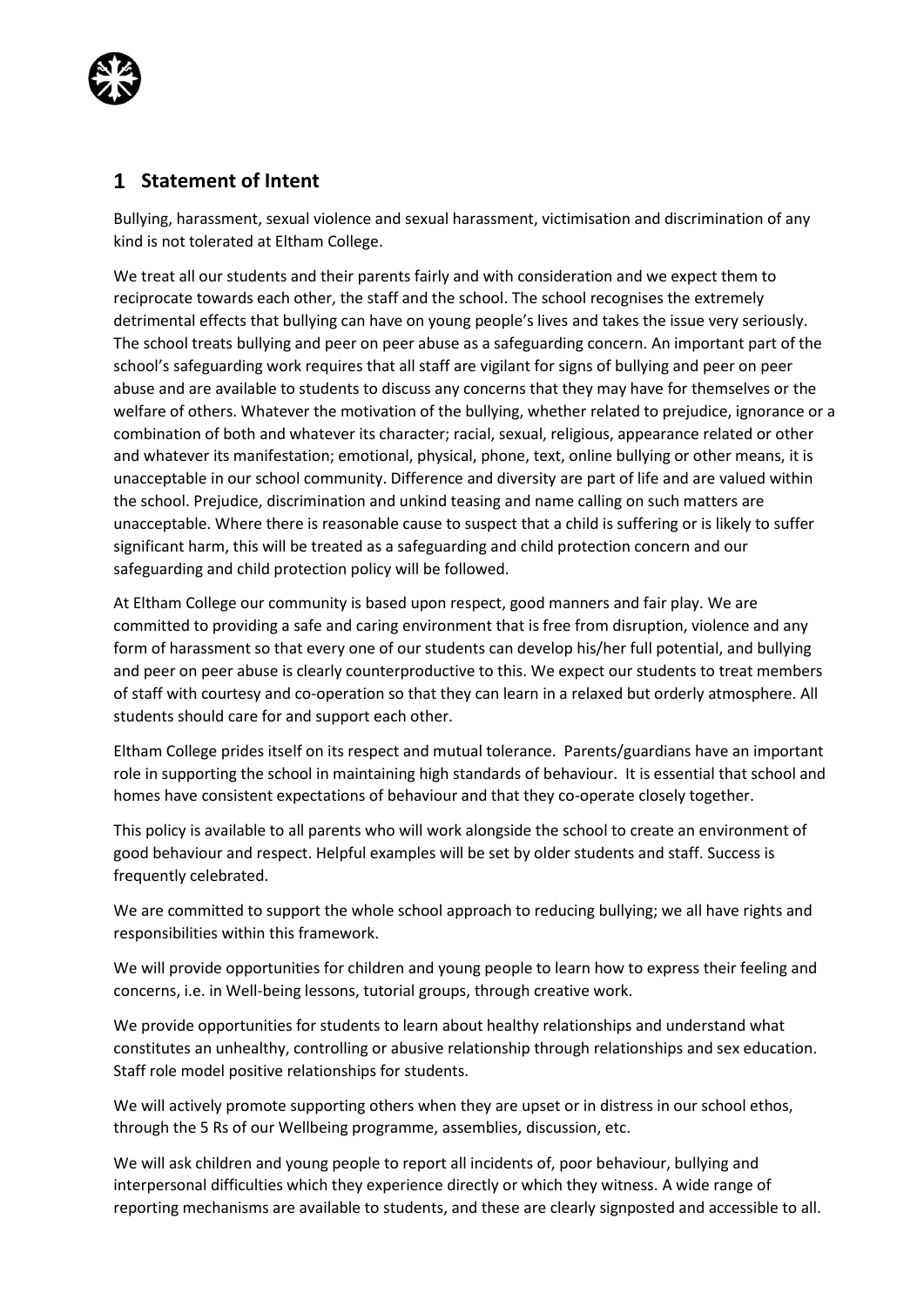

Students can speak to their form tutors or a member of the pastoral team, including the chaplain, school nurse and school counsellor. There is a suggestions box where written reports can be posted and an anonymous online reporting system, Whisper that can be accessed via text or the school network. Reducing bullying is everyone's responsibility and a upstander attitude is encouraged and celebrated.

This Anti-bullying (peer on peer abuse) Strategy which forms part of the overall Behaviour Policy and is regularly reviewed. The policy has a disciplinary aspect but also a supportive and pastoral aspect for both perpetrators and victims.

# **Aims**

The aims of the strategy are:

- To prevent, de-escalate and stop any continuation of harmful behaviour;
- To react to bullying incidents in a reasonable, proportionate and consistent way;
- To safeguard the individual who has experienced bullying and to trigger sources of support;
- To apply disciplinary sanctions to the bully and ensure they learn from the experience, possibly through multi-agency support;
- To safeguard any individual who has experienced or is displaying signs of harmful sexual behaviour
- To prevent and respond to reports of sexual violence and sexual harassment and safeguard and support both the victim(s) and alleged perpetrator(s).

# **Definition of Bullying**

The Government defines bullying as:

*"Behaviour by an individual or group usually repeated over time, that intentionally hurts another individual or group either physically or emotionally.*

*Bullying includes: name-calling; taunting; mocking; making offensive comments; kicking; text messaging and emailing; sending offensive or degrading images by phone or via the internet; producing offensive graffiti; gossiping; excluding people from groups; spreading hurtful and untruthful rumours. Although sometimes occurring between two individuals in isolation, it quite often takes place in the presence of others."*

Bullying exists when there is an imbalance of power – when a student or group of students repeatedly attempts to hurt, humiliate or exclude another, less powerful student. Bullying can take place in person and/or online. Staff understand that for young people there is no distinction between the online and the offline world.

Bullying can seriously damage a young person's confidence and sense of self-worth, and they will often feel that they are at fault in some way. It can lead to serious and prolonged emotional damage for an individual. Those who conduct the bullying or witness the bullying can also experience emotional harm, and the impact on parents and school staff can be significant.

Students are bullied for a variety of reasons and may be prejudice-related, for example:

- Bullying related to race, religion or culture;
- Bullying related to special educational needs (SEN) or disabilities;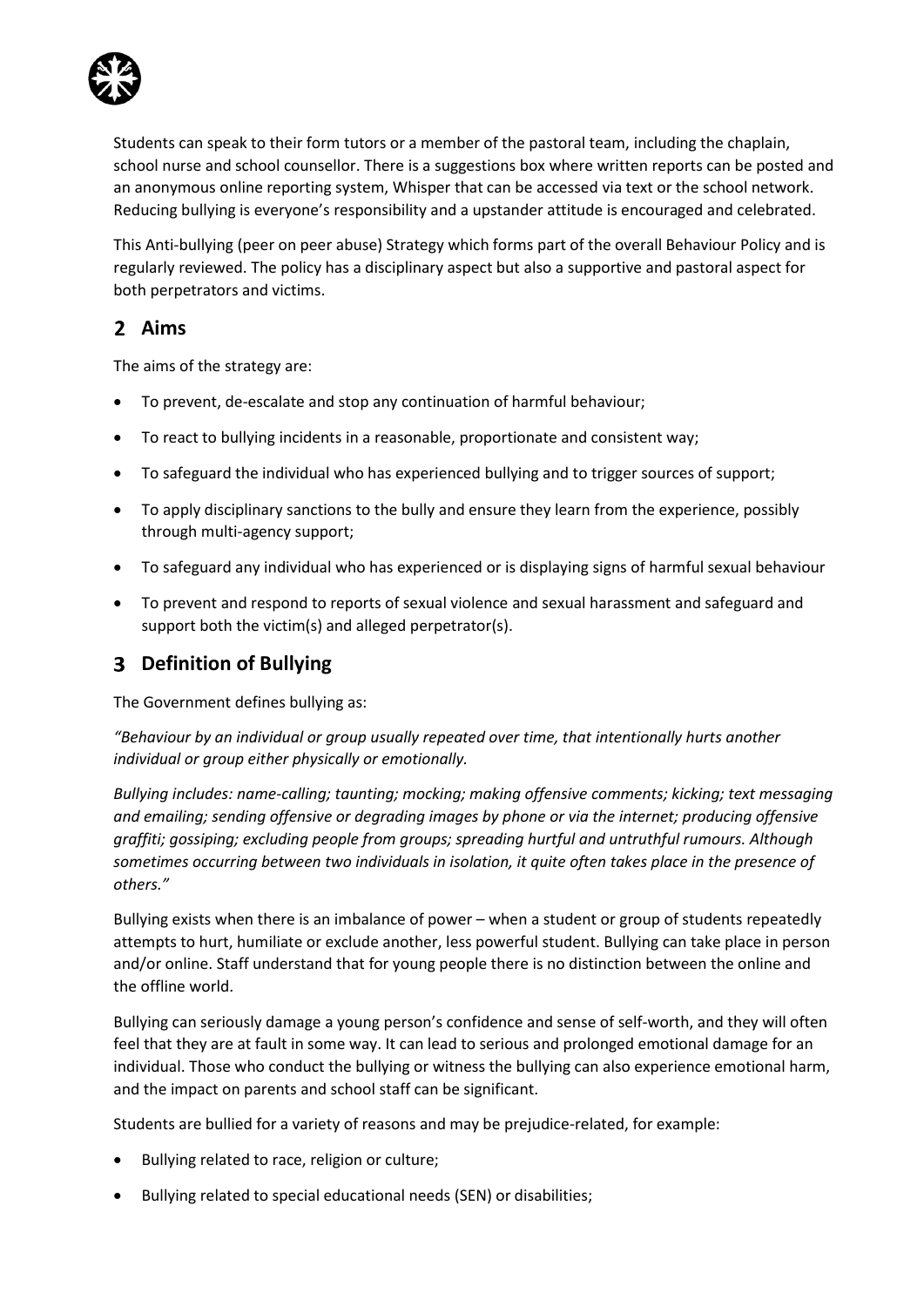

- Bullying related to appearance or health conditions;
- Bullying related to sexual orientation or identity;
- Bullying of young carers or looked after children or otherwise related to home circumstances;
- Sexist or sexual bullying.

There is no "hierarchy" of bullying – all forms of bullying should be taken equally seriously and dealt with appropriately.

Bullying can take place between students, between students and staff, or between staff; by individuals or groups; face-to-face, indirectly or using a range of online bullying methods. This guidance provides an overall framework for the school in managing all types of bullying behaviour. It links to separate advice on more specific types of bullying.

This policy is intended to deal primarily with support for students. If a member of staff is experiencing bullying, they should contact the HR Manager, who will assist with informal strategies and/or the application of the school disciplinary and grievances procedures as appropriate.

# **Bullies and the Bullied**

Students may be reluctant to report bullying for fear of repeat harm and because of a concern that "nothing can be done". It is therefore important that the school shows that we can support students to prevent harm, that bullying is not tolerated, and that there are solutions which work.

Students are also reticent to come forward because of being called a 'snake'. This name calling or hissing at the victim or friend who has reported bullying will be taken seriously and will be sanctioned.

Students may not report bullying because they may feel it is something within them which is at fault. Students therefore need to receive a clear message from the school that nobody ever deserves to be bullied.

The way that a school deals with the bullying of staff by students will also have an impact on the confidence of students to report bullying – it is important that the school demonstrate that bullying is a whole school issue and that the bullying of any member of the school community will be taken seriously and dealt with effectively.

Students with learning disabilities or communication difficulties may not understand that they are being bullied or may have difficulty in explaining that they are being bullied. School staff should look out for signs of bullying and act if they suspect a child is being bullied:

- The ring-leader or instigator, the person who through their social power can direct bullying activity;
- Assistants/associates, who actively join in the bullying (sometimes because they are afraid of the ring-leader or instigator);
- Reinforcers, who give positive feedback to the bully, perhaps by smiling or laughing;
- Outsiders/bystanders, who stay back or stay silent and thereby appear to condone or collude with the bullying behaviour;
- Defenders/ upstanders, who try and intervene to stop the bullying or comfort students who experience bullying.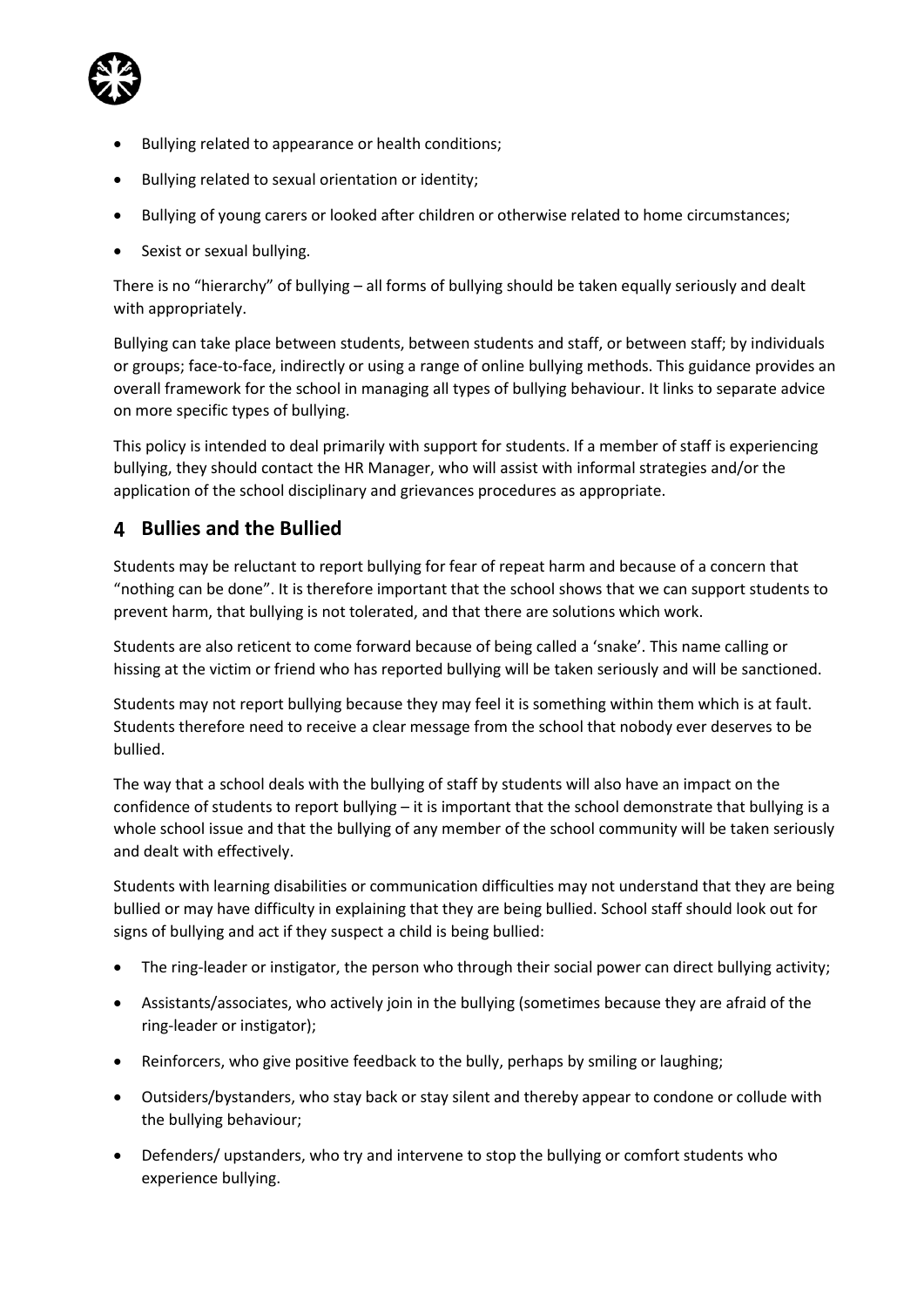

It should be noted, however, that the same student can adopt different roles at different times, or indeed at the same time (a bullied student might be bullying another child at the same time, or a seeming "reinforcer" might become a "defender" when the ring-leader is not around).

Some students may be more vulnerable than others. It is important that the school is sensitive to students who because of their behaviours or circumstances may be vulnerable. Deteriorating attendance, poor punctuality, lack of progress and diminishing achievement can be indicators that the student is vulnerable in some way and susceptible to – or suffering already from – bullying.

Students being bullied may also demonstrate emotional and behavioural problems, physical problems such as headaches and stomach pains, or signs of depression. Bullying is a deeply damaging activity, for both the person being bullied and the person conducting the bullying, and its legacy can follow young people into adulthood.

Early identification of students at risk can help schools, enabling them to develop more effective strategies for responding to, and preventing, incidents. Induction meetings and other processes can be used to help identify specific needs or likely concerns so these can be taken into account when schools develop their anti-bullying strategies.

Some bullying behaviour by students is linked to deeper issues. As should be the case when responding to those who are bullied, understanding the emotional health and wellbeing of these students is key to selecting the right strategies and to engaging the right external support where this is needed (for example, in relation to issues of domestic violence or other safeguarding issues). Students displaying harmful sexual behaviour (HSB) have often experienced their own abuse and trauma and this will be treated in a safeguarding context.

# **Signs of Bullying**

Changes in behaviour that may indicate that a student is being bullied include:

- Unwillingness to return to school;
- Displays of excessive anxiety, becoming withdrawn or unusually quiet;
- Failure to produce work, or producing unusually bad work, or work that appears to have been copied, interfered with or spoilt by others;
- Books, bags and other belongings suddenly go missing, or are damaged;
- Change to established habits (e.g. giving up music lessons, change to accent or vocabulary);
- Diminished levels of self-confidence;
- Frequent visits to the Medical Centre with symptoms such as stomach pains, headaches;
- Unexplained cuts and bruises;
- Frequent absence, erratic attendance, late arrival to class;
- Choosing the company of adults;
- Displaying repressed body language and poor eye contact;
- Difficulty in sleeping, experiences nightmares;
- Talking of suicide or running away.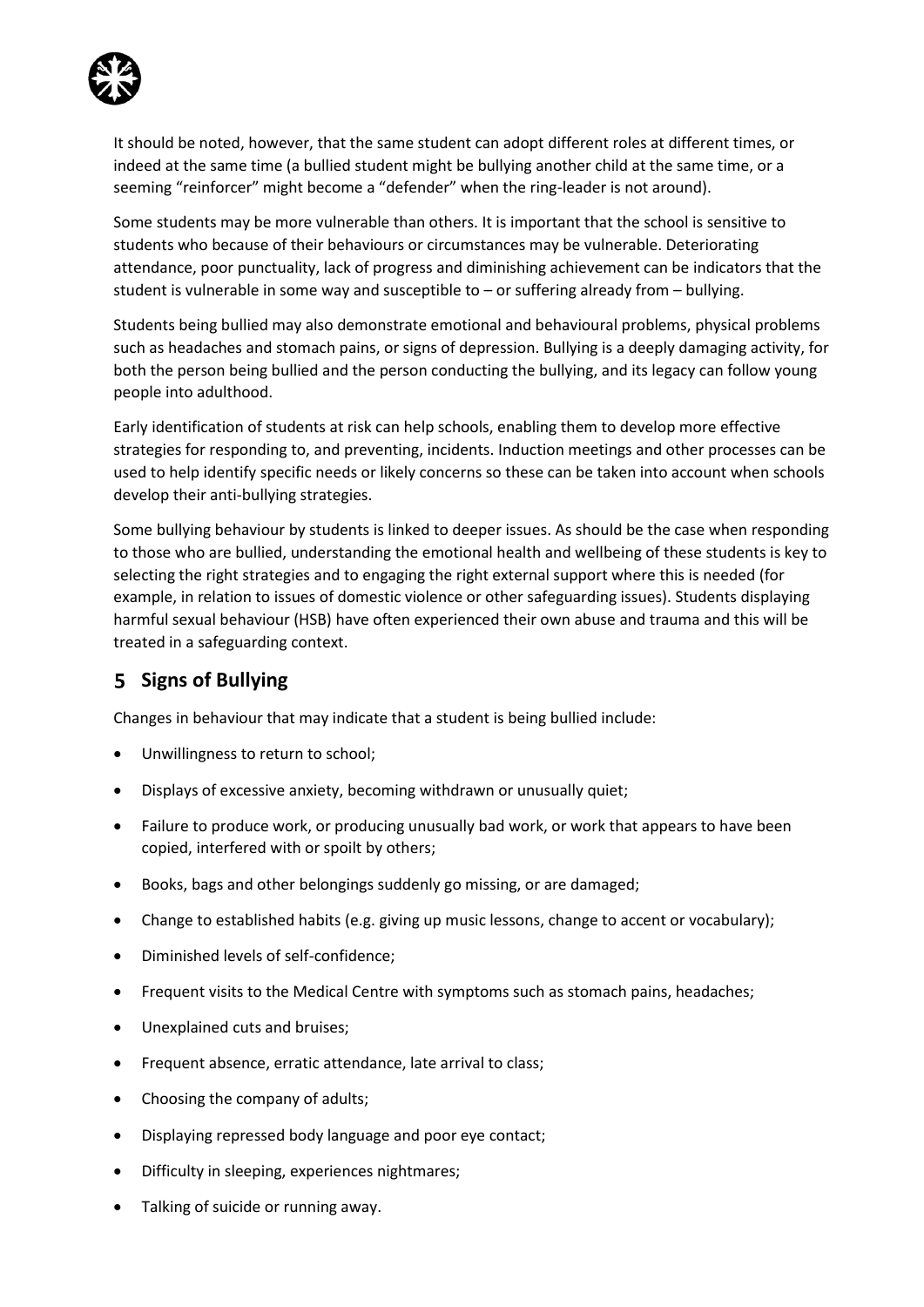

Although there may be other causes for some of the above symptoms, a repetition of, or a combination of these possible signs of bullying should be investigated by parents and teachers.

Children with SEND are three times as likely to be abused than their peers and additional barriers can sometimes exist in recognising abuse in SEND children such as communication difficulties. The DSL/ DDSL and SENDCO liaise closely over any reports of peer on peer abuse that involve SEND students.

## **Peer on peer sexual violence and harassment**

The School seeks to educate all students on consent and healthy relationships through the curriculum and through application of the RSE policy. While not all sexualised behaviour between children and young people is bullying or abuse and children do engage in sexual play and experimentation that is age appropriate, staff are trained to maintain an attitude of 'it could happen here', are able to recognise the signs of harmful sexual behaviour, sexual abuse and sexual harassment and are aware of its safeguarding implications.

The presence of one or more of the following points in situations where there has been sexual activity between children should always trigger some concern and should be reported to the DSL or DDSL:

- There is an age difference of two years or more between the children;
- One of the children is significantly more dominant than the other;
- One of the children is significantly more vulnerable than the other e.g. in terms of disability, confidence, physical strength;
- There has been some use of threats, bribes or coercion to secure compliance or to maintain secrecy;
- Whether the alleged perpetrator has repeatedly tried to harm one or more other children.

Sexual harassment is a form of bullying that can take place online and offline. It can happen both inside and outside of school. Examples of sexual harassment can include:

- 1. Sexual comments, taunts, and threats, use of sexualised and sexist language.
- 2. Non-consensual physical contact (this can include hugging and kissing); interfering with clothing
- 3. Upskirting. This is a criminal offence
- 4. Sharing of nudes. (Consensual sharing of images, especially between children of a similar age might not be abusive and might require a different response, but students are still taught that it is illegal. Non-consensual image sharing is illegal and abusive)
- 5. Spreading rumours about another person's alleged sexual activity.
- 6. Pressure to be in a relationship with another person

Peer on peer sexual violence can and does happen. When referring to sexual violence we refer to sexual offences under the Sexual Offences Act 2003 which includes rape, assault by penetration, sexual assault and causing someone to engage in in sexual activity without consent.

# **7 Procedures for managing reports of sexual harassment and sexual violence**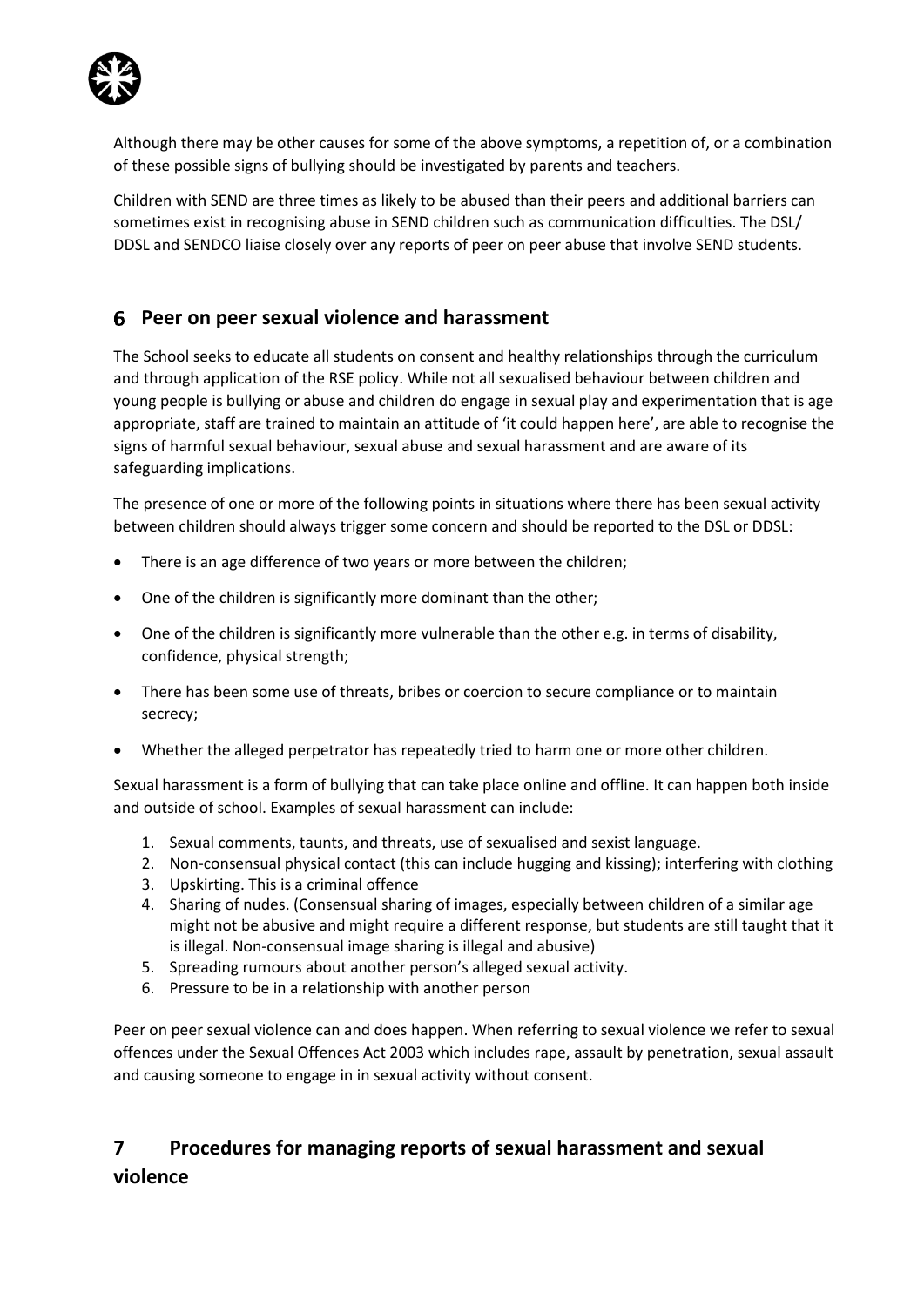

Reports of sexual harassment and sexual violence are taken seriously and treated as safeguarding issues in line with our safeguarding and child protection policy. There is a zero tolerance approach to sexual violence and harassment. Staff recognise that to downplay sexual harassment or to fail to challenge it creates a culture that can normalise inappropriate behaviours and provide an environment that may lead to sexual violence. It is never passed off as 'banter' or 'part of growing up'.

Any peer on peer abuse allegation of sexual harassment or sexual violence is immediately referred to the Designated Safeguarding Lead (DSL) or Deputy DSL. The member of staff to whom the disclosure has been made will listen to the account with sensitivity and will not make any judgements. The account will be recorded on CPOMS immediately afterwards and the school's safeguarding procedure will be followed. The DSL/ Deputy DSL will make decisions on a case by case basis, in line with the safeguarding and child protection policy, using their professional judgement and being supported by children's social care and the police as required. Steps outlined in the government guidance, ' Sexual violence and sexual harassment between children in schools and colleges' (2021) will be followed.

The interests and wishes of the victim and their safety will be the paramount concern. Any victim of peer on peer sexual violence or sexual harassment will be offered as much support and protection as required through one or more of the options available to the school, including the help of specialised external agencies. Perpetrators will be protected, supported and disciplined as appropriate. Support and sanction can happen simultaneously.

#### **Preventative Measures**

- Effective school leadership that promotes an open and honest anti-bullying ethos;
- Use of appropriate assemblies to explain the school policy on bullying. The promotion of the 5Rs through our Wellbeing programme give students an awareness of their social and moral responsibilities as they progress through the school. The programme is structured to enforce the message about community involvement and taking care of each other;
- Our Anti-bullying ambassadors and Change Makers work with the Head of Wellbeing and Deputy Head to develop anti-bullying initiatives and raise awareness of current issues;
- All our students are encouraged to tell a member of staff at once if they know that bullying is taking place.
- A range of reporting mechanisms are in place to encourage students to come forward: students are signposted to staff in all sections of the school, an anonymous online reporting system called Whisper can be accessed via text or the school Sharepoint site and a suggestions box is available for students to leave handwritten or typed messages should they not wish to speak to anyone or use the online system;
- All victims are reassured that they are being taken seriously and that they will be supported and kept safe. Nobody is ever made to feel ashamed for making a report or that their experience is minimized.
- All reported incidents are recorded and investigated at once. Our safeguarding recording system, CPOMS allows for effective communication and monitoring of reported incidents and analysing of data with a view to tracking and dealing with trends of behaviour;
- All incidences of a student being called a 'snake' will be dealt with as a serious behavioural incident;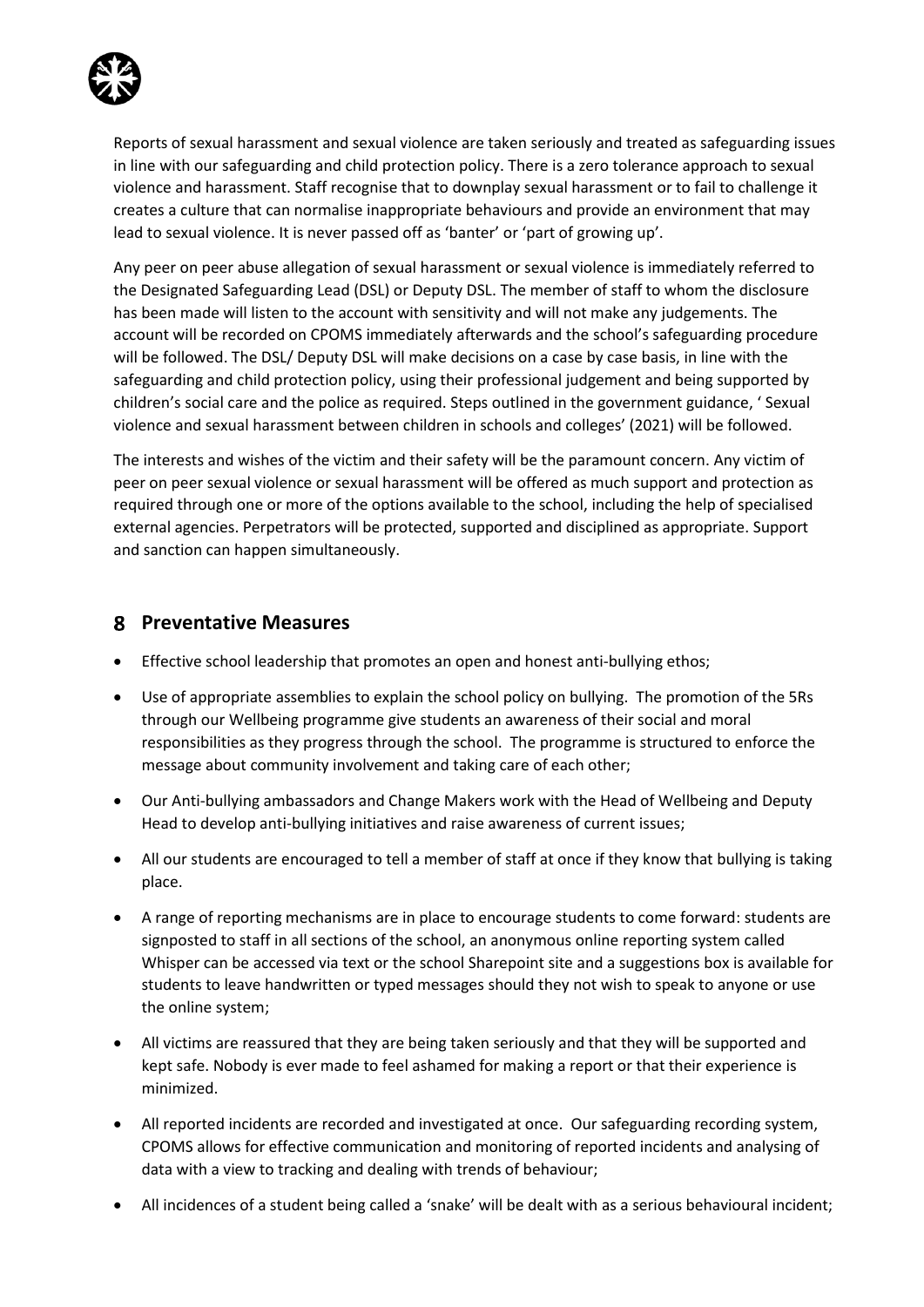

- We have a strong and experienced team of Tutors, Heads of Year, and Heads of Section who work alongside staff in the Foxbury Team to support the DSL and are trained in handling any incidents as an immediate priority, and are alert to possible signs of peer or peer abuse and bullying;
- Our pastoral team gives support and guidance to other staff on handling and reporting incidents, and on the follow-up work with both victims and bullies;
- Where appropriate, peers are used in the support of victims;
- Our Lead Nurse is always available to offer support and our trained school counsellor is available should the skills of specialist counselling and assessment be required.
- The Chaplain will give support and guidance to students of all faiths who are able to refer themselves to him. He will provide advice and seek to encourage the development of tolerance, understanding and respect for others in a multi-faith community;
- Staff are always on duty at times when students are not in class and patrol the school site, particularly areas where bullying might occur. They are trained to be alert to inappropriate language or behaviour;
- Our Medical Centre and other key notice boards display advice on where students can seek help, including details of confidential help lines and web sites connecting to external specialists, such as Childline;
- Regular student surveys on bullying and peer on peer abuse enable the pastoral teams to monitor trends and respond to issues in a timely fashion;
- We operate Sixth Form Prefects and Peer Mentoring schemes, whereby trained older students are encouraged to offer advice and support to younger students;
- We provide leadership training to our Prefects which specifically covers the importance of offering support and assistance to younger and to vulnerable students;
- We have banned initiation ceremonies designed to cause pain anxiety or humiliation;
- We reserve the right to investigate incidents that take place outside school hours, on school visits and trips and that occur in the vicinity of the school, involving our students. Peer on peer abuse that takes place online or outside of school is treated as seriously as that which takes place in school;
- We welcome feedback from parents and guardians on the effectiveness of our preventative measures;
- We recognise that a whole school and whole curriculum approach to developing social and emotional skills in areas such as empathy and the management of feelings, is also highly relevant to reducing bullying;

# **Procedures for Dealing with Reported Bullying**

If an incident of bullying is reported, the following procedures are adopted:

- The member of staff to whom it was reported or who first discovers the situation, will control the situation, reassure and support the students involved;
- He/she will inform the form tutors and an appropriate member of the pastoral team as soon as possible by recording the incident on CPOMS and alerting the tutor and Head of Year.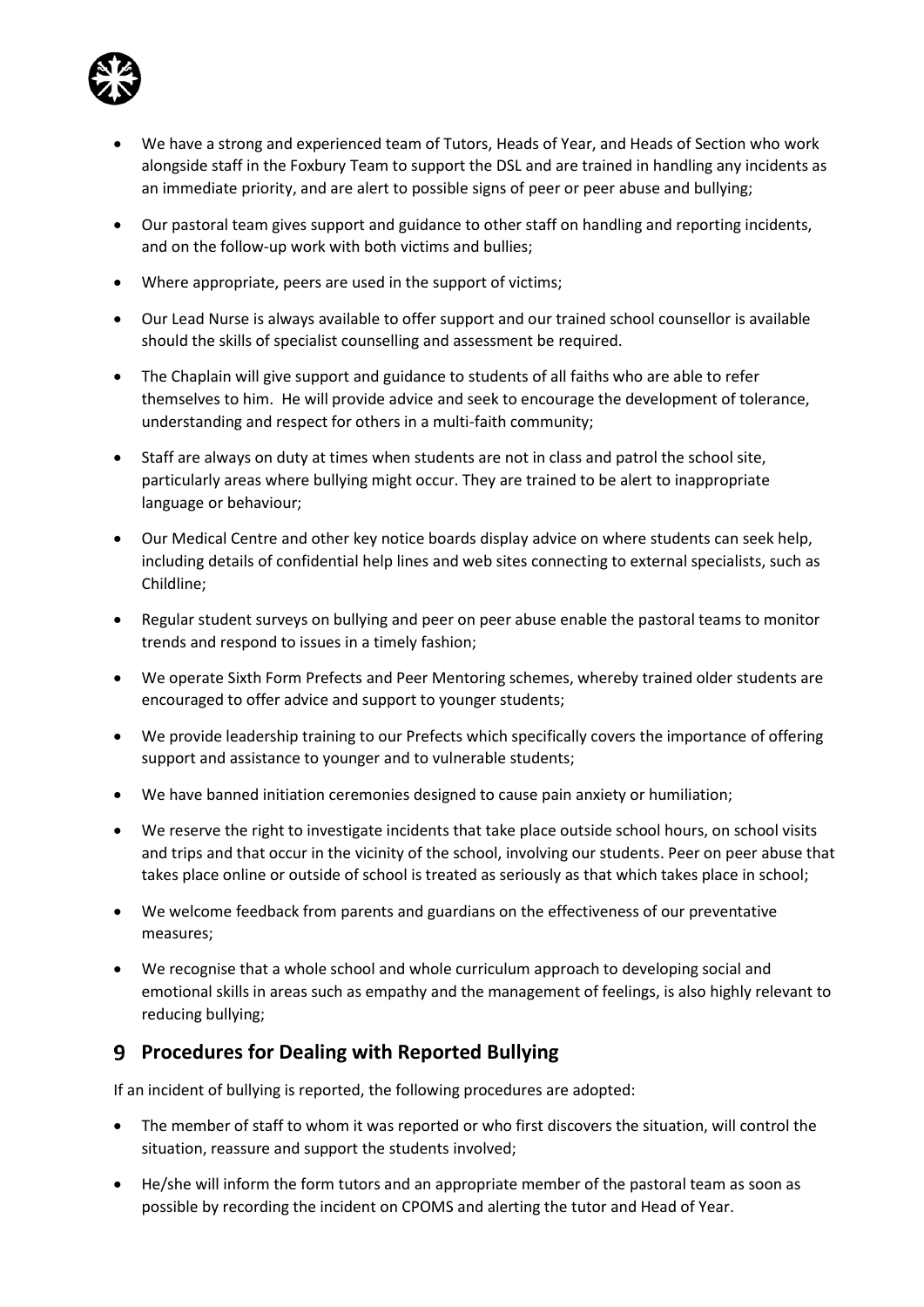

- The form tutor/member of the pastoral team will speak to the victim at the earliest opportunity. The victim will be reassured and the situation will be investigated thoroughly and carefully. All those involved will be given an opportunity to put forward their point of view and will speak to an appropriate member of staff. The incident log will be updated on CPOMS and the necessary actions recorded;
- Parents of all students will be informed that a report of bullying has been made and will be kept abreast of how we have dealt with the incident.

#### **Managing the incident**

- The instigator will be spoken to at a later stage by a member of the pastoral team, separately from the victim. S/he will be asked to provide a full account of the incident(s) from their perspective and they will be encouraged to think about the impact of their behaviour and why it was inappropriate and caused distress. He/she will be offered guidance on modifying his or her behaviour, together with any appropriate disciplinary sanctions. Sanctions will be fair, proportionate and contextualized and will take into account any specific needs or vulnerabilities of the instigator;
- In serious incidents, the Deputy Head (pastoral) will be informed;

Sanctions have three main purposes, namely to:

- Impress on the instigator that what he/she has done is unacceptable;
- Deter him/her from repeating that behaviour; and
- Signal to other students that the behaviour is unacceptable and deter them from doing it.

Sanctions for bullying are intended to hold students who bully to account for their behaviour and ensure that they face up to the harm they have caused and learn from it. They also provide an opportunity for the student to put right the harm they have caused.

Sanctions range from detention to suspension, and eventually, permanent exclusion.

#### **In all cases**

- The pastoral team will use their judgement in determining whether a sanction should be applied alongside the use of an anti-bullying team.
- Parents will be engaged with and their support sought. If a student is to be sanctioned, in most cases, parents will be contacted by telephone in the first instance and invited in if this is considered appropriate.
- All bullying incidents are recorded on CPOMS. Sanctions are recorded on iSAMS.

#### **10 Reporting Arrangements for Parents**

Parents are frequently the ones to report bullying incidents to the school.

- Reception staff and other staff taking phone messages, notes or receiving visitors have been trained in school systems and procedures and are clear about steps to be taken;
- Reception and other staff are sensitive to the emotional needs of parents making contact with a school about incidents of bullying;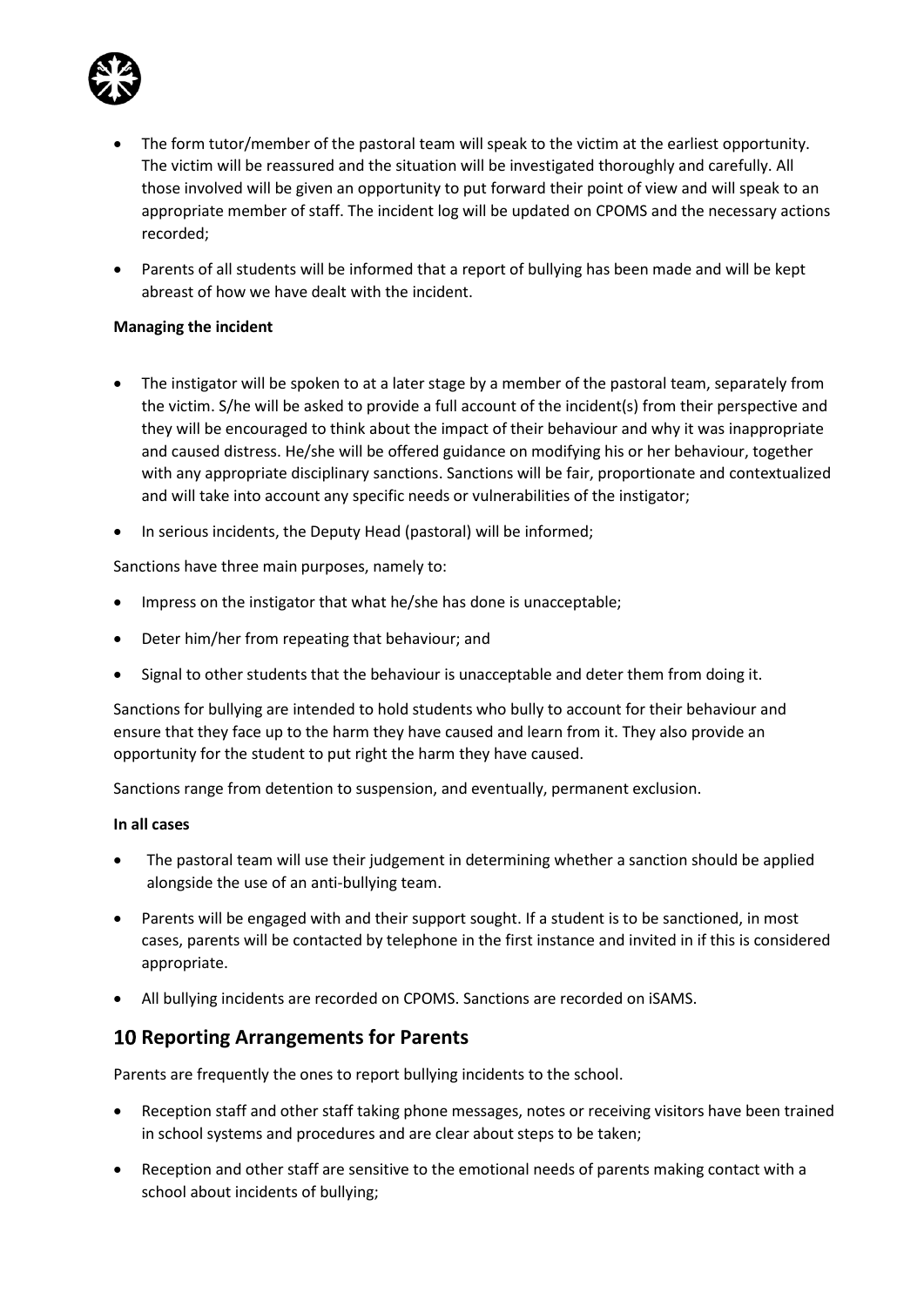

- Parents have confidence that staff will act promptly, take the concern seriously and not take action which make the situation worse for their child:
- Staff will ensure parents are kept informed of actions, as appropriate.
- If parents do not feel that their concerns have been properly addressed, they should contact the Deputy Head (pastoral).

We have a partnership with Family Lives and parents can contact their helpline (0808 800 2222) for further advice on helping their child to deal with bullying. The Bullying UK website[: www.bullying.co.uk](http://www.bullying.co.uk/) has more guidance and parents are signposted to this.

### **Recording – Data Collection Management**

The school will record all incidents of bullying on its Child Protection and Online Management System (CPOMS). The purpose of recording incidents is to enable the gathering of information on the number and nature of bullying incidents and to identify any developing trends. The data will also enable the school to promote the welfare of students.

Keeping records of bullying incidents will enable the school to:

- Manage individual cases effectively;
- Monitor and evaluate the effectiveness of strategies;
- Celebrate the anti-bullying work of the school;
- Demonstrate defensible decision-making in the event of complaints being made;
- Engage and inform multi-agency teams as necessary.

Bullying data can be used to:

- Provide monitoring reports to students (through the school council, for example) and staff;
- Create evaluation reports for:
	- Students, parents and staff in order to demonstrate openness and to celebrate progress; and
	- Governors in order for them to monitor the anti-bullying work of the school;
- Inform the evidence presented in the school Self-Evaluation form (SEF), which forms a key part of the evidence for ISI's inspection of schools.

#### **What sort of data is collected and used?**

- The date and type of the incident;
- Information on what action the school took and the impact this had on the bullying;
- A range of data from student surveys including quantitative data and perception data;
- Records of peer mentoring initiatives;
- Parental complaints to the school regarding bullying;